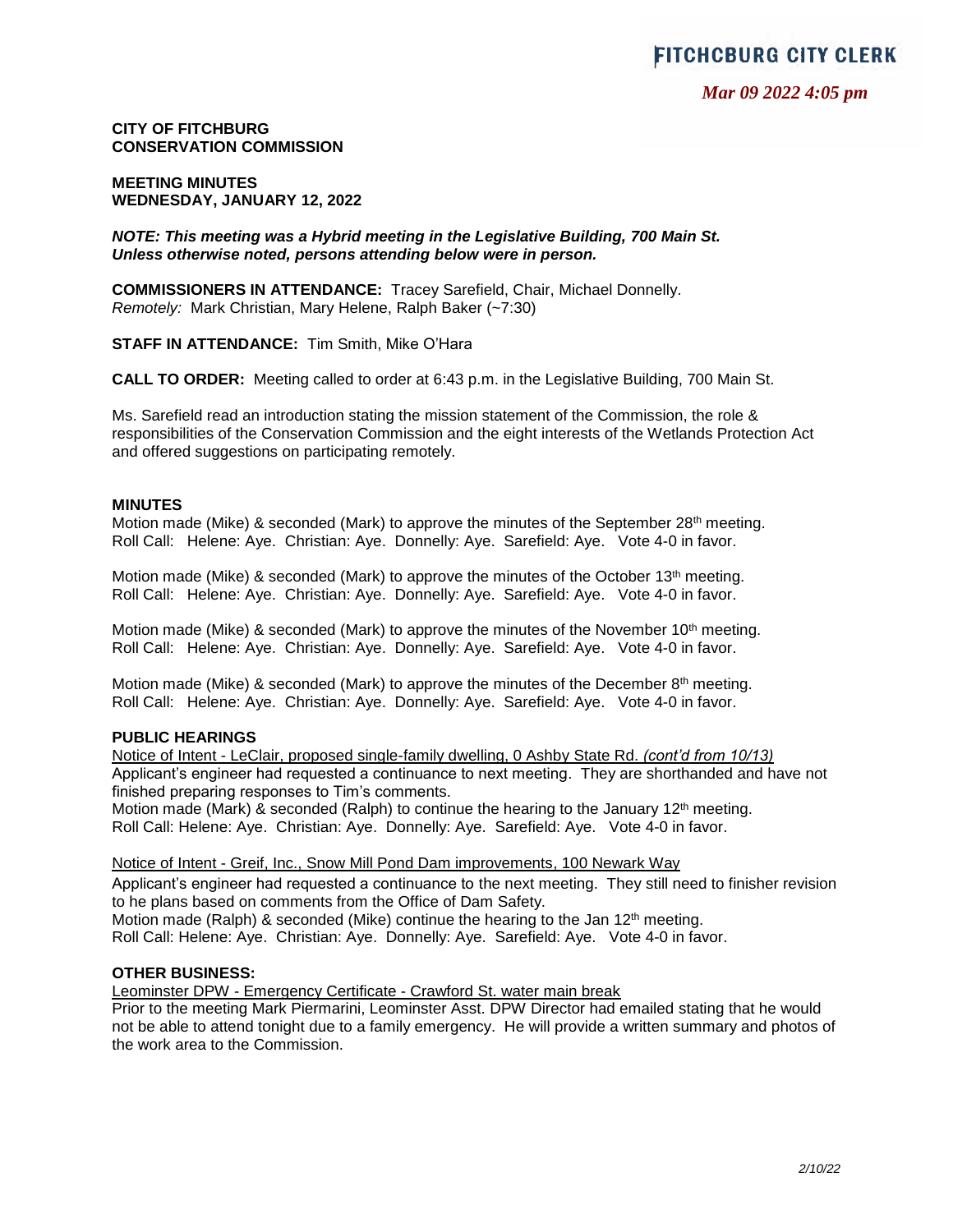Request for Determination of Applicability - Fitchburg State Univ. - proposed track resurfacing Present: Megan Buczynski, Activitas, Inc. and Mary Beth McKenzie, FSU's V.P. for Finance & Admin. Last month the Commission had determined that this proposal needs an RDA rather than an NOI. Megan explained the proposal for resurfacing the FSU athletic field & track off Pearl Hill Road. The existing synthetic turf surface will be removed and recycled to the extent practicable. The track's surface will be cleaned, repaired as needed, and a new track surface will be installed on top of the existing surface. Work directly adjacent to the track fence includes patching and coating the existing walkway, power washing exiting concrete surfaces, and cleaning/redefining the areas at the shotput area.

# Commission comment:

Mike: Will there be disturbance of the buffer zone beyond what is already there?

No, all work is within areas that are previously disturbed; no undisturbed areas will be touched as part of this work. Drainage patterns will stay the same as existing.

The project will go out to bid in winter/spring 2022. Work will take about 10-12 weeks and must be done during the summer break.

Motion made (Mike) & seconded (Mark) to issue a Negative Determination of Applicability. Roll Call: Helene: Aye. Christian: Aye. Donnelly: Aye. Sarefield: Aye. Vote 4-0 in favor.

Mr. Donnelly left the meeting due to a previous commitment.

# **OTHER BUSINESS:**

## Rollstone Hill - Cleanup on Conservation Commission land

Jeff Hillman, DPW-Engineering re-capped the recent cleanup on Rollstone Hill by Lakeview Landscaping & showed a map of the hill post-work showing the location of junk piles removed, those left to be done and photos of the junk piles. Not all of the junk could be removed due to time constraints. The surplus Trails Grant funds needed to be expended by the end of 2021. The Commission thanked Jeff for the clean-up done.

# Mad River Solar, Ashburnham St.

Present: John deNeufville, Tom deNeufville, Atty. John Barrett and Steve Holden, ERM Consulting Continued discussion on the tree cutting & solar array project. ERM is in the process of preparing a remediation plan. Commission has rec'd a letter dated 1/6/22 from Mad River Solar Holdings, LLC (attached) listing the planned remediation activities:

Wetlands & Buffer Zones: Remove debris & repair pre-logging logging contours, apply seed mix. Stormwater: Install ECBs to prevent runoff from logged areas from depositing sediment on abutting properties.

Mike: The letter is all well & good but there should be repercussions for violation of the Order of Conditions. Mary agreed.

Tim: The logging activities done were not in conformance with the OOC. Therefore, there needs to be an amended or new OOC issues, after another Notice & Hearing.

Mark thinks that the violations were not an oversight, just a way around the rules to get value out of the property.

The deNeufvilles, Atty. Barrett & ERM plan to be at the next meeting with a Remediation Plan.

## Woodland Estates, Mfr. Home Park, Rindge Rd. - update

Present: Jamie Rheault, Whitman & Bingham Assocs., Joanne Hamberg.

Jamie gave an update of the progress to date on this project.

Tim: Has the wetland replication area be done according to the approved plan? Jamie can't say at this point that it has. They are having MaryAnn DiPinto do an inspection and evaluation of the side in the next few months – March or April.

Tim pointed out that work is still ongoing w/o a valid OOC since that expired several years ago. Jamie: All site work within the areas of the Commission's jurisdiction has been completed.